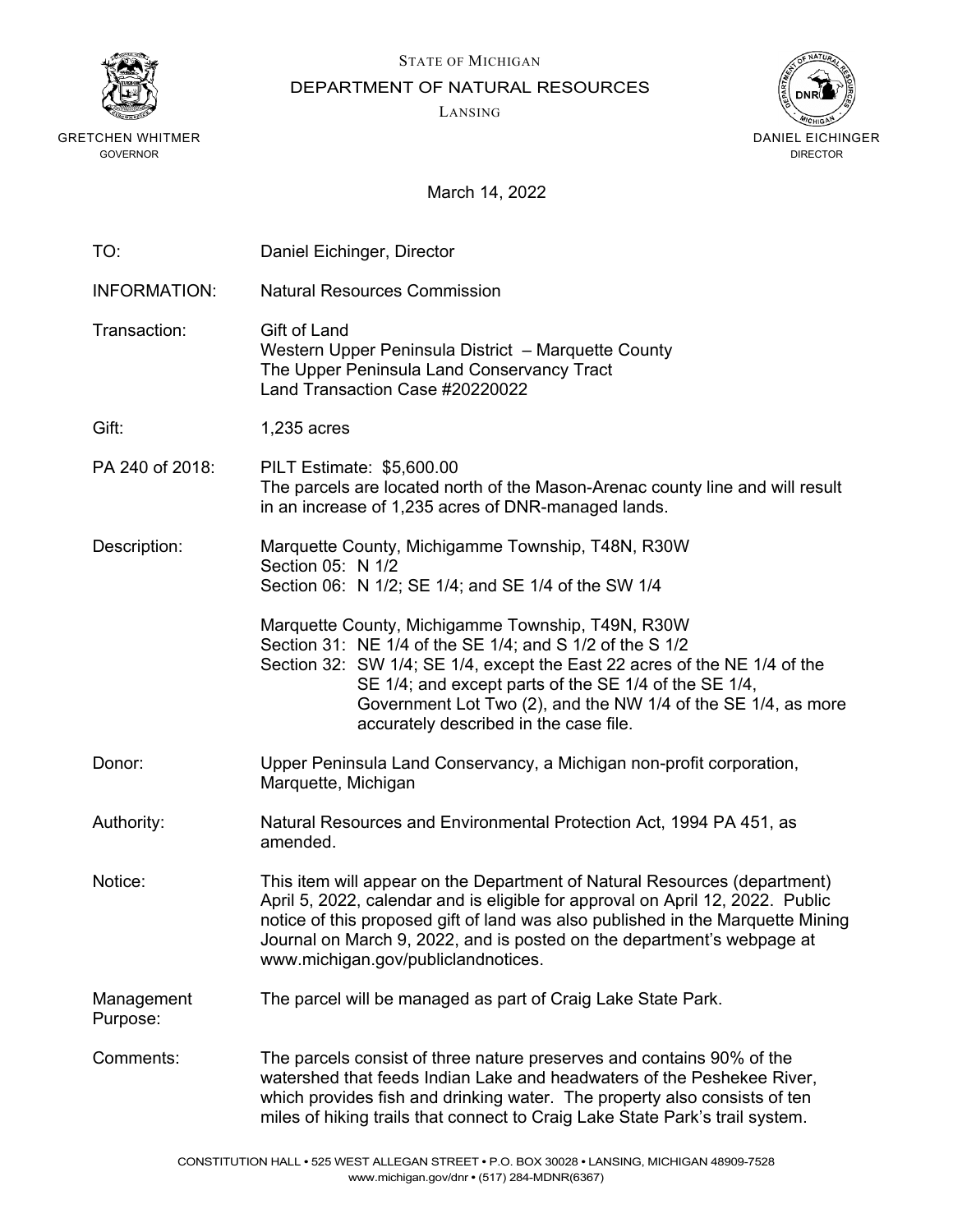This acquisition will contribute to achieving department and division goals by protecting natural resources for future generations and wildlife habitat connectivity critical to providing important hunting recreation opportunities as outlined in the Managed Public Land Strategy. The acquisition also conserves and protects trail corridors as identified in the Comprehensive Trail Plan.

All but approximately 160 acres of the property are subject to a Conservation Easement conveyed to The Nature Conservancy that assures the property will be retained forever in its undisturbed forest, wetland, and wildlife habitat state.

Mineral rights will be conveyed.

Michigamme Township unanimously supported a motion in favor of the gift of land at their November 8, 2021 township board meeting.

Recommendations: 1. That the gift of land be accepted with appreciation.

- 2. That the offered property be dedicated as part of Craig Lake State Park.
- 3. That the project boundary for Craig Lake State Park be revised to include the gifted land.
- 4. That the 2022 ad valorem taxes be paid by the Donor.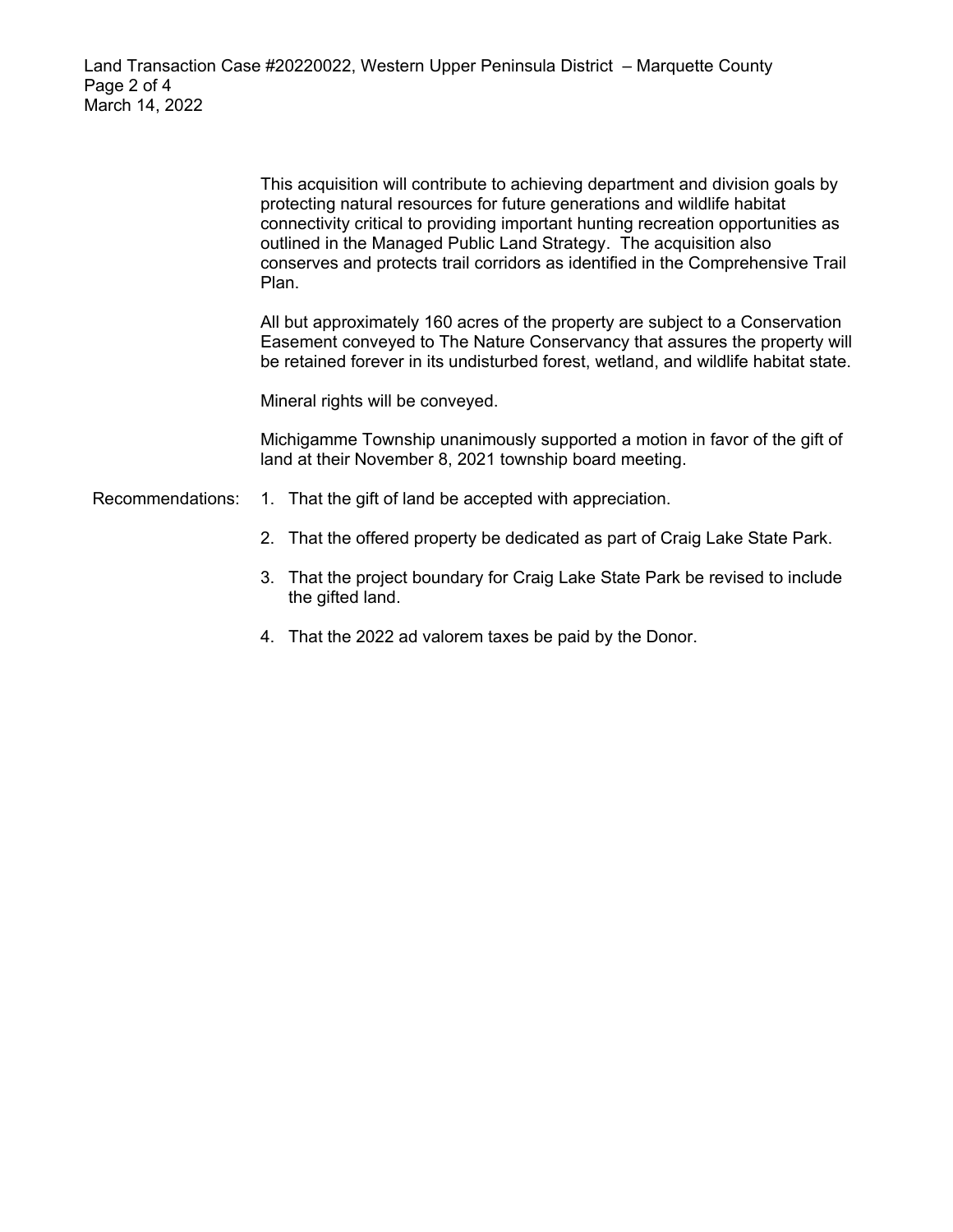Land Transaction Case #20220022, Western Upper Peninsula District – Marquette County Page 3 of 4 March 14, 2022

Games

James L. Dexter, Chief Fisheries Division

Lonald A. alson

Ronald A. Olson, Chief Parks and Recreation Division

ran

Shannon Lott Natural Resources Deputy

I approve the staff recommendations.

Jeff Stampfly, Chief Forest Resources Division

Duquatt orec

Jared Duquette, Chief Wildlife Division

Mark mar

Mark H. Hoffman Chief Administrative Officer

Daniel Eichinger **Director** 

Date Approved: